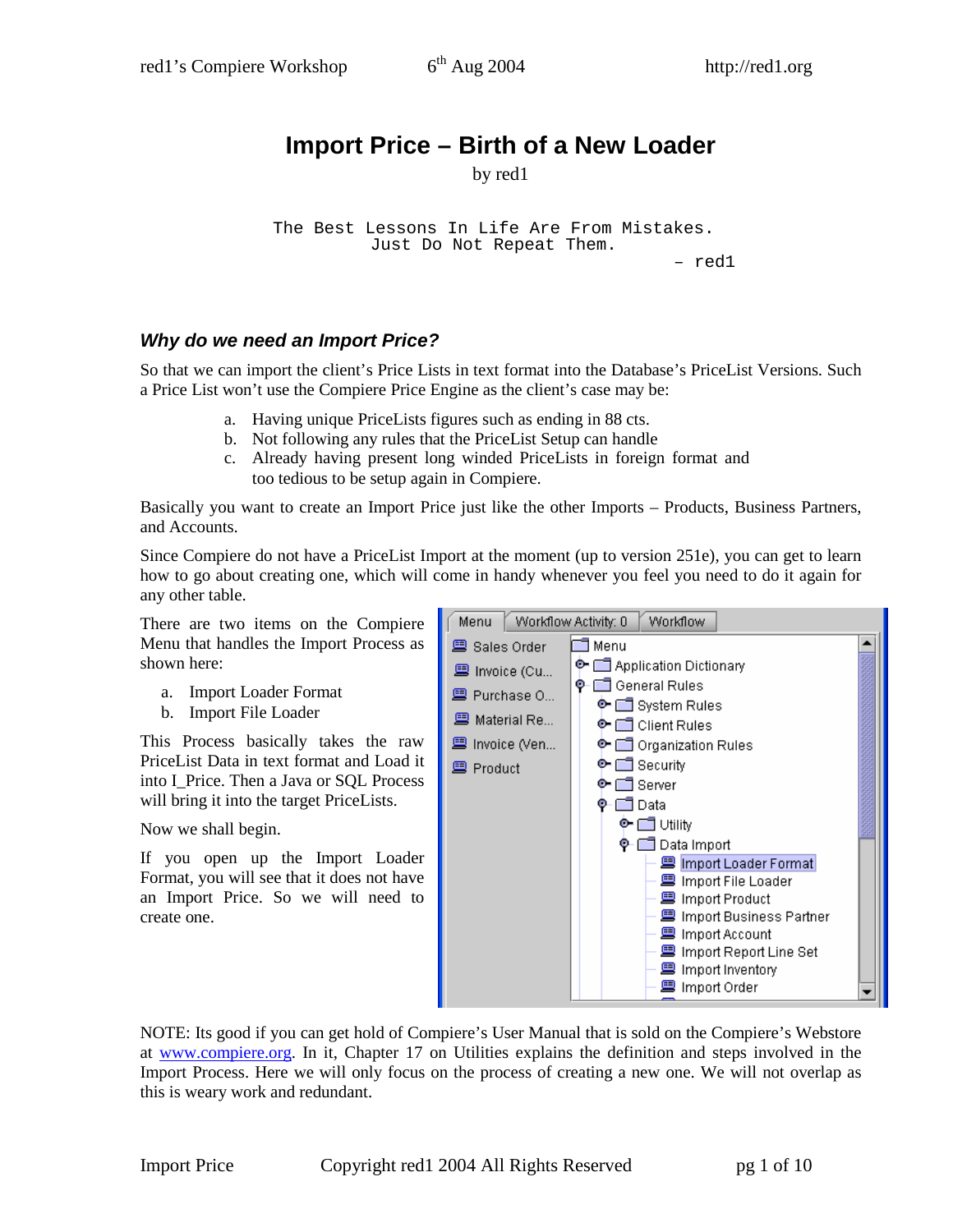## **Creating new Table – I\_Price**

 Open the Table and Column Window from the System Menu. You should log in as the System Aministrator with System/System in the User-Id and Password.

|                              | Table and Column SuperUser@System.* [REDHUAN(REDHUAN-compiere-compiere]] |                          |       |
|------------------------------|--------------------------------------------------------------------------|--------------------------|-------|
| File Edit View Go Tools Help |                                                                          |                          |       |
| 43                           | $ \text{A}$<br>E<br>$\mathbb{Q}$<br>U                                    | $\Rightarrow$<br>$Q$ $W$ |       |
| Table                        | Client System                                                            | Organization *           |       |
| Column                       | DB Table Name   ImportPrice                                              |                          |       |
|                              | Name ImportPrice                                                         |                          |       |
| Description                  |                                                                          |                          |       |
| Comment/Help                 |                                                                          |                          |       |
|                              |                                                                          |                          |       |
|                              | $\triangleright$ Active                                                  | $\Box$ View              |       |
|                              | Data Access Level   Client only                                          | Maintain Change Log      |       |
| Replication Type   Local     |                                                                          |                          |       |
|                              | Window<br>$\overline{\phantom{a}}$                                       | PO Window                | ▼     |
|                              | $\triangleright$ Records deleteable                                      | High Volume              |       |
|                              | Entity Type   User maintained<br>$\overline{\phantom{a}}$                | Create Columns from DB   |       |
|                              |                                                                          |                          |       |
| Record saved                 |                                                                          |                          | [111] |
|                              |                                                                          |                          |       |

Name it **ImportPrice**. Set the *Data Access Level* to Client only as its meant to be executed by the Admin of the Client and not by the Organisation or the System Administrator. Leave the *Entity-Type* as **User maintained** as you do not want your work to be overwritten when you upgrade your version through a migration later (another service that has to be purchased from Compiere and it requires an online connection when migrating).

You do not click on the *Create Columns from DB* as we do not have the DB Table, which is created later instead, by the *Synchronise* button at the next Tab.

Now we go to the next Tab to populate the columns.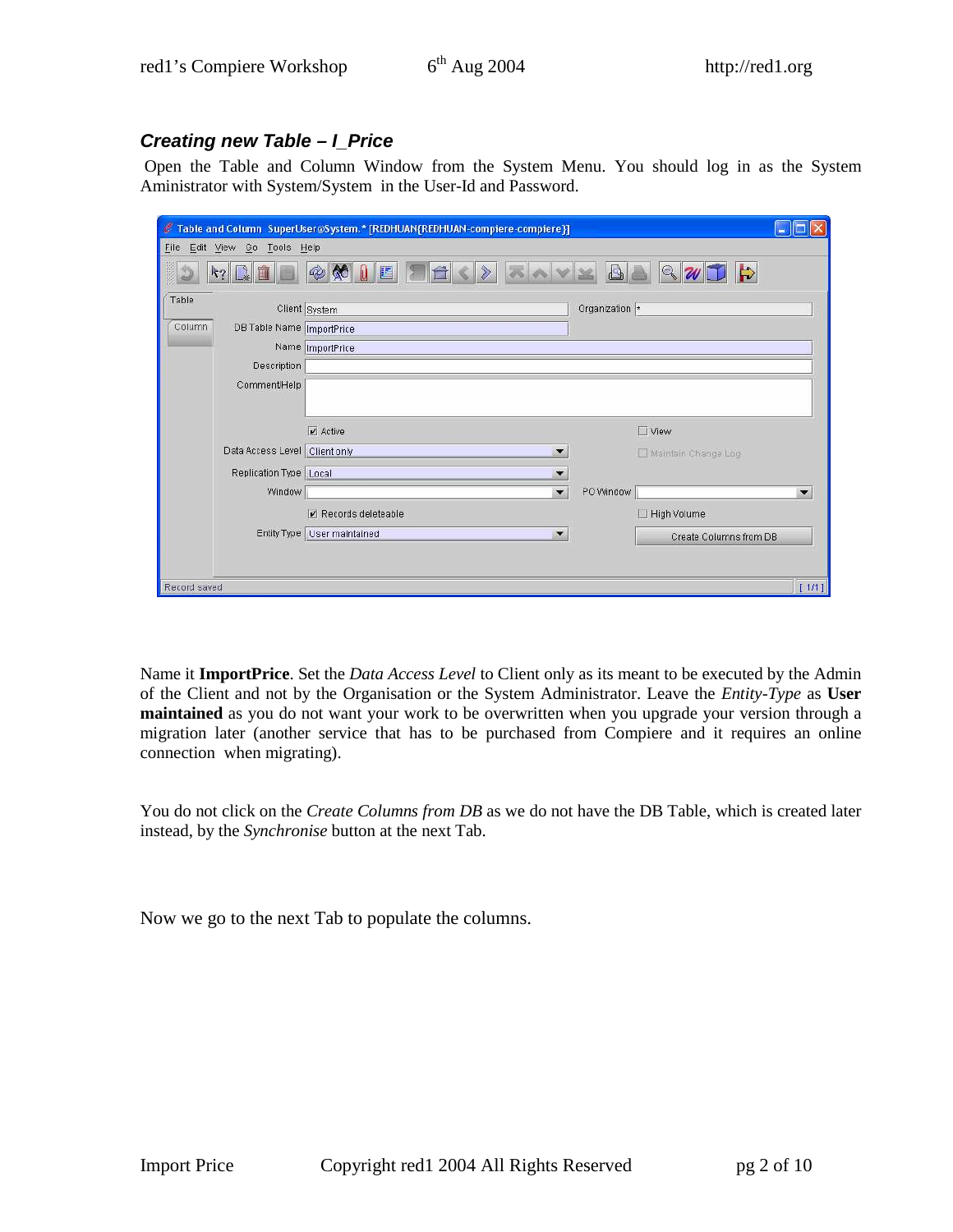|        | Table and Column_SuperUser@System.* [REDHUAN{REDHUAN-compiere-compiere}] |             |                                                                                                 |                       |             |                    |                     |                                 |  |  |  |  |
|--------|--------------------------------------------------------------------------|-------------|-------------------------------------------------------------------------------------------------|-----------------------|-------------|--------------------|---------------------|---------------------------------|--|--|--|--|
| File.  | Edit View<br>Tools Help<br>Go.                                           |             |                                                                                                 |                       |             |                    |                     |                                 |  |  |  |  |
|        |                                                                          |             | $\bullet$<br>$\infty$                                                                           |                       | 云           |                    | A<br>Q              | $\Rightarrow$                   |  |  |  |  |
| Table  | ization                                                                  | Table       | <b>DB Column Name</b>                                                                           | <b>System Element</b> | Length Name |                    | Reference           | Dynamic Validation              |  |  |  |  |
|        |                                                                          | ImportPrice | AD Client ID                                                                                    | AD Client ID          |             | 22 Client          | Table Direct        | ~AD Client Security validation~ |  |  |  |  |
| Column |                                                                          | ImportPrice | AD Org ID                                                                                       | AD Org ID             |             | 22 Organization    | <b>Table Direct</b> | AD Org Security validation      |  |  |  |  |
|        |                                                                          | ImportPrice | Created                                                                                         | Created               |             | 7 Created          | Date+Time           |                                 |  |  |  |  |
|        |                                                                          | ImportPrice | CreatedBy                                                                                       | CreatedBy             |             | 22 Created By      | Table               |                                 |  |  |  |  |
|        |                                                                          | ImportPrice | I Islmported                                                                                    | I Islmported          |             | 1 Imported         | Yes-No              |                                 |  |  |  |  |
|        |                                                                          | ImportPrice | I Price ID                                                                                      | I Price ID            |             | 22 Import Price ID | ID                  |                                 |  |  |  |  |
|        |                                                                          | ImportPrice | <b>IsActive</b>                                                                                 | <b>IsActive</b>       |             | 1 Active           | Yes-No              |                                 |  |  |  |  |
|        |                                                                          | ImportPrice | PriceList                                                                                       | PriceList             |             | 22 List Price      | Amount              |                                 |  |  |  |  |
|        |                                                                          | ImportPrice | Processed                                                                                       | Processed             |             | 1 Processed        | Yes-No              |                                 |  |  |  |  |
|        |                                                                          | ImportPrice | ProductValue                                                                                    | ProductValue          |             | 40 Search Key      | String              |                                 |  |  |  |  |
|        |                                                                          | ImportPrice | Updated                                                                                         | Updated               |             | 7 Updated          | Date+Time           |                                 |  |  |  |  |
|        |                                                                          | ImportPrice | UpdatedBy                                                                                       | UpdatedBy             |             | 22 Updated By      | Table               |                                 |  |  |  |  |
|        |                                                                          |             |                                                                                                 |                       |             |                    |                     |                                 |  |  |  |  |
|        |                                                                          |             |                                                                                                 |                       |             |                    |                     | $\blacktriangleright$           |  |  |  |  |
|        | $\blacktriangleleft$                                                     |             |                                                                                                 |                       |             |                    |                     |                                 |  |  |  |  |
|        |                                                                          |             | Process completed successfully, (Updated - ALTER TABLE ImportPrice MODIFY UpdatedBy NUMBER(10)) |                       |             |                    |                     | 12/12                           |  |  |  |  |

**Creating The Columns** 

You should create the columns as shown above. The **AD\_Client\_ID, AD\_Org\_ID, Created, CreatedBy, Updated, UpdatedBy, IsActive** fields are compulsory fields for Compiere database operations. You have to patiently create them. Take note of their *Reference* and other values as shown above. Our own fields are **PriceList** and **ProductValue**. These two fields are the foreign PriceList info that we are importing for. Your text file will thus has only those two which is what product? (ProductValue) has what price? (PriceList). The other fields – **Processed, I\_IsImported** is for reference during the Import Process. The I\_Price\_ID is the Table's unique primary index key and you need not bother about it as it is handled by Compiere automatically. Just create it with the *Reference* set to **ID**. Otherwise Compiere wouldn't know.

Next page is an example in single row view.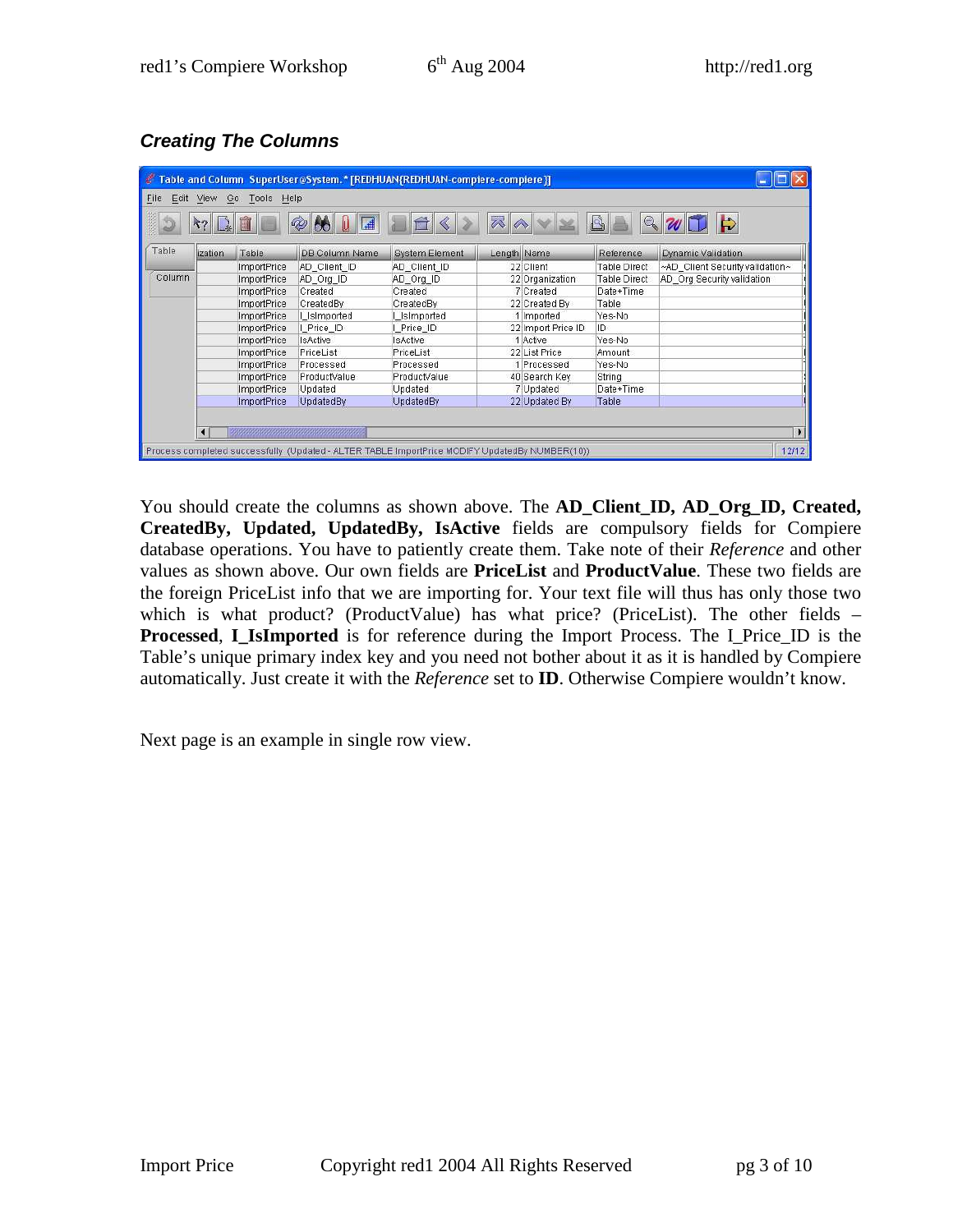| Edit View Go Tools Help<br>File | Table and Column SuperUser@System.* [REDHUAN{REDHUAN-compiere-compiere}] |                                                                                                                                | la                    |
|---------------------------------|--------------------------------------------------------------------------|--------------------------------------------------------------------------------------------------------------------------------|-----------------------|
|                                 | 86<br>Q                                                                  | $R_{2}$<br>$\frac{1}{2}$<br>$\mathbb V$                                                                                        |                       |
| Table                           | Table ImportPrice<br>DB Column Name AD Client ID                         |                                                                                                                                |                       |
| Column                          | System Element AD Client ID                                              | $\mathbf{x}$                                                                                                                   |                       |
|                                 | Name Client                                                              |                                                                                                                                |                       |
|                                 | Description Client/Tenant for this installation.                         |                                                                                                                                |                       |
|                                 |                                                                          | Comment/Help   A Client is a company or a legal entity. You cannot share data between Clients. Tenant is a synonym for Client. |                       |
|                                 | $\nu$ Active                                                             | Version                                                                                                                        | $0.00$ $\frac{1}{44}$ |
| Length                          |                                                                          | $22$ $\overline{M}$                                                                                                            |                       |
|                                 | Reference Table Direct                                                   | Dynamic Validation   ~AD_Client Security validatio<br>$\overline{\phantom{a}}$                                                 |                       |
| Default Logic                   |                                                                          |                                                                                                                                |                       |
|                                 | $\Box$ Key column                                                        | Parent link column                                                                                                             |                       |
|                                 | Mandatory                                                                | $V$ Updateable                                                                                                                 |                       |
|                                 | $\Box$ Encrypted                                                         | Always Updateable                                                                                                              |                       |
| Read Only Logic                 |                                                                          |                                                                                                                                |                       |
|                                 | $\Box$ Identifier                                                        |                                                                                                                                |                       |
| Callout                         |                                                                          |                                                                                                                                |                       |
|                                 | Selection Column                                                         |                                                                                                                                |                       |
|                                 | $\Box$ Translated                                                        |                                                                                                                                |                       |
|                                 | Entity Type User maintained                                              | $\overline{\phantom{a}}$<br>Synchronize Column                                                                                 |                       |

Again in review, take note of the Reference and Dynamic Validation needed for this **AD\_Client\_ID** field. Ensure that *System Elements* are filled in. They are for the persistency of the fields during integrative operations by Compiere such as during printing or query.

You can refer to other tables and see their settings for an idea how they need to be setup. Notice the *Synchronise Column.* This is the reverse of the *Create Columns from DB* earlier. You must now use this on all the columns created. Ensure that you get a successful reply at the bottom of the Window. You can see one now in the window above.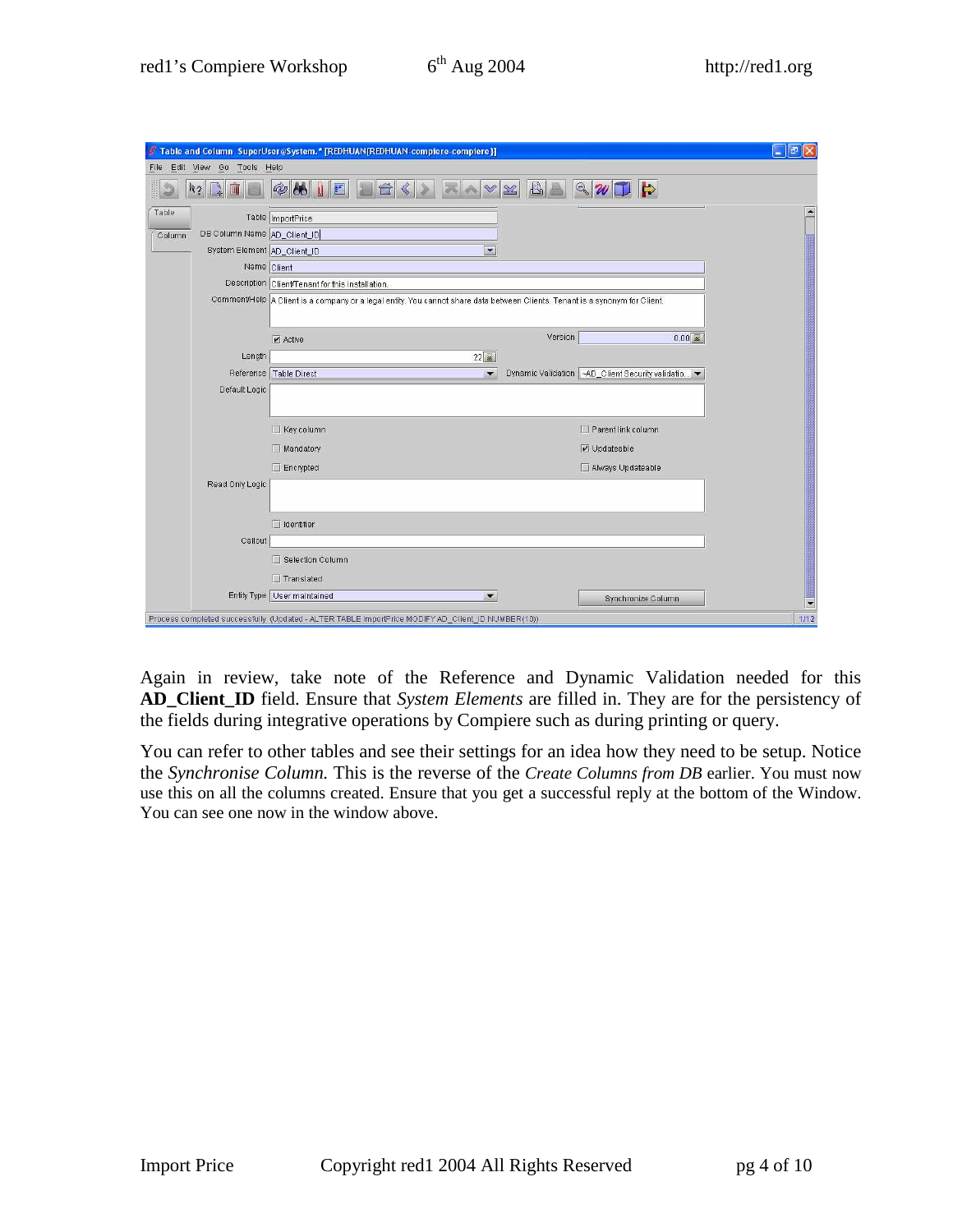When you come to the **I\_Price\_ID**, you will have to create its own *System Element*. You can easily do that by right-clicking on the box and select **Zoom** to pull up the **Element** Window.

|                      |                              |                             | Table and Column SuperUser@System.* [REDHUAN{REDHUAN-compiere-compiere}] |                      |                    | l a<br><b>Let</b>     |
|----------------------|------------------------------|-----------------------------|--------------------------------------------------------------------------|----------------------|--------------------|-----------------------|
|                      | File Edit View Go Tools Help |                             |                                                                          |                      |                    |                       |
| $\hat{\mathfrak{D}}$ | $k_?$                        | $\bigotimes$<br>E<br>U      | 22                                                                       | $^{\otimes}$         | $\sqrt{2}\sqrt{1}$ |                       |
| Table                |                              | Client System               |                                                                          | Organization +       |                    |                       |
| Column               |                              | Table ImportPrice           |                                                                          |                      |                    |                       |
|                      | DB Column Name   Price_ID    |                             |                                                                          |                      |                    |                       |
|                      | System Element               |                             |                                                                          | $\blacktriangledown$ |                    |                       |
|                      |                              | Name Import Price ID        | & Zoom<br><b>&amp;</b> Refresh                                           |                      |                    |                       |
|                      |                              | Description Import Price ID | Value Preference                                                         |                      |                    |                       |
|                      | Comment/Help                 |                             |                                                                          |                      |                    |                       |
|                      |                              |                             |                                                                          |                      |                    |                       |
|                      |                              | $\triangleright$ Active     |                                                                          | Version              |                    | $0.00$ $\overline{M}$ |
|                      | Length                       |                             |                                                                          | $22\overline{2}$     |                    |                       |
|                      | Reference ID                 |                             |                                                                          | ▼                    |                    |                       |
|                      | Default Logic                |                             |                                                                          |                      |                    |                       |
|                      |                              |                             |                                                                          |                      |                    |                       |
|                      |                              |                             |                                                                          |                      |                    |                       |
|                      |                              | $V$ Key column              |                                                                          |                      | Parent link column |                       |
|                      |                              | Mandatory                   |                                                                          |                      | $\nu$ Updateable   |                       |
|                      |                              | $\Box$ Encrypted            |                                                                          |                      | Always Updateable  |                       |
|                      | Read Only Logic              |                             |                                                                          |                      |                    | ×                     |
|                      | H                            |                             |                                                                          |                      |                    | $\blacktriangleright$ |
| Data refreshed       |                              |                             |                                                                          |                      |                    | $*6/12$               |

Here is the Element Window. Not much work here.

|                                 |                           | Element SuperUser@System.* [REDHUAN{REDHUAN-compiere-compiere}]                                            |       |  |  |  |  |  |
|---------------------------------|---------------------------|------------------------------------------------------------------------------------------------------------|-------|--|--|--|--|--|
| Edit View Go Tools Help<br>Eile |                           |                                                                                                            |       |  |  |  |  |  |
| $R_? \R$                        | Ó                         | $\triangleright$<br>$\otimes$ $\otimes$ $\blacksquare$<br>$ {\mathbb Q} $ $\mathcal{U}$ $\square$<br>$\gg$ |       |  |  |  |  |  |
| Element                         | Client System             | Organization *                                                                                             |       |  |  |  |  |  |
| Used<br>in Column               | DB Column Name   Price_ID |                                                                                                            |       |  |  |  |  |  |
|                                 | Name   Price_ID           |                                                                                                            |       |  |  |  |  |  |
|                                 | Print Text   Price_ID     |                                                                                                            |       |  |  |  |  |  |
|                                 | Description               |                                                                                                            |       |  |  |  |  |  |
|                                 | Comment/Help              |                                                                                                            |       |  |  |  |  |  |
|                                 |                           |                                                                                                            |       |  |  |  |  |  |
|                                 |                           | $\nu$ Active                                                                                               |       |  |  |  |  |  |
|                                 |                           | Entity Type User maintained                                                                                |       |  |  |  |  |  |
|                                 | PO Name                   |                                                                                                            | ٠     |  |  |  |  |  |
| $\vert \cdot \vert$             |                           |                                                                                                            | b.    |  |  |  |  |  |
| Record saved                    |                           |                                                                                                            | [111] |  |  |  |  |  |

Return back to the **Column Window.** Check that its *Reference* is **ID.** Again remember to *Synchronise* or else the Table and Columns won't be created in the database.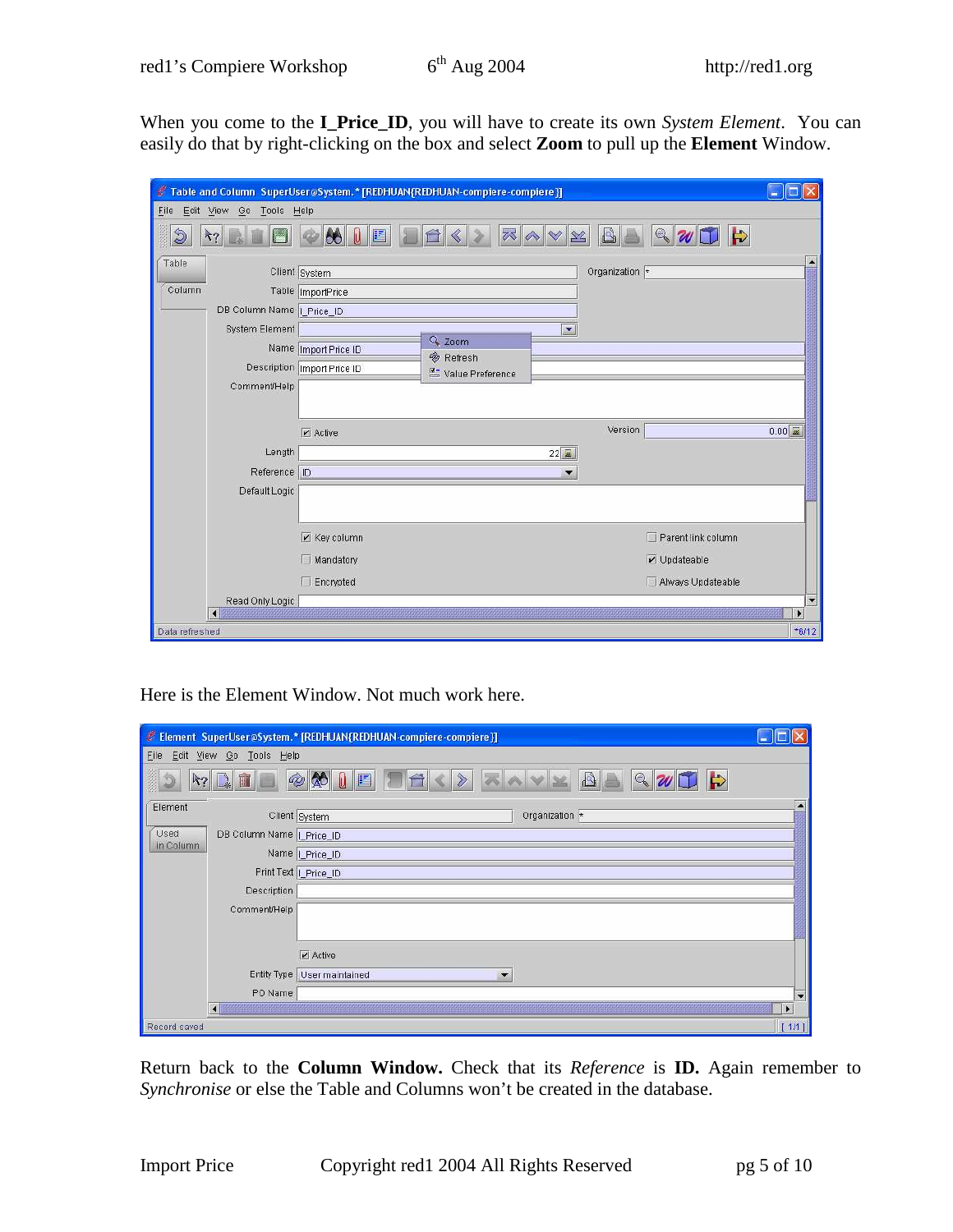Now we turn our attention to bringing the new Import Table into the Loader.

|                 |                                  |              | / Import Loader Format SuperUser@GardenWorld, FCH1 [REDHUAN(REDHUAN-compiere-compiere)] |                                             |                         |               |  |  |  |  |  |  |
|-----------------|----------------------------------|--------------|-----------------------------------------------------------------------------------------|---------------------------------------------|-------------------------|---------------|--|--|--|--|--|--|
| File.           | Edit View<br>Help<br>Go<br>Tools |              |                                                                                         |                                             |                         |               |  |  |  |  |  |  |
|                 | $R_{2}$                          | Ø            | 輔                                                                                       | $\bigoplus$                                 |                         |               |  |  |  |  |  |  |
| Import          | Client                           | Organization | Name                                                                                    | <b>Description</b>                          | Active                  | <b>Table</b>  |  |  |  |  |  |  |
| Format          | System                           |              | Accounting - Accounts                                                                   | Based on the format of AccountingUS.cvs i   | $\mathbf{v}$            | Eleme         |  |  |  |  |  |  |
| Format          | System                           |              | Accounting - Balance Sheet                                                              | US Balance Sheet info in the format of Acco | Z                       | I Report      |  |  |  |  |  |  |
| Field           | System                           |              | Accounting - Profit&Loss Statement                                                      | US Profit & Loss Statement info in the form | $\overline{\mathbf{v}}$ | I Report      |  |  |  |  |  |  |
|                 | System                           |              | Accounting - Tax Balance Sheet                                                          | US Tax (1120) Balance Sheet info in the for | $\overline{\mathbf{v}}$ | I Report      |  |  |  |  |  |  |
|                 | System                           |              | Accounting - Tax Profit&Loss Statement                                                  | US Tax (1120) Profit & Loss Statement info  | $\overline{\mathbf{v}}$ | I Report      |  |  |  |  |  |  |
|                 | GardenWorld                      |              | Example BPartner                                                                        | GardenWorld Business Partners Example       | $\mathbf{v}$            | <b>BPartr</b> |  |  |  |  |  |  |
|                 | GardenWorld                      |              | Example Invoice                                                                         | Example Invoice for Garden World            | $\mathbf{v}$            | Invoice       |  |  |  |  |  |  |
|                 | GardenWorld                      |              | Example Journal                                                                         | GeradenWorld GL Journal Example             | $\overline{\mathbf{v}}$ | I GLJou       |  |  |  |  |  |  |
|                 | GardenWorld                      |              | Example Order                                                                           | Garden World Example Order                  | $\overline{\mathbf{v}}$ | I Order       |  |  |  |  |  |  |
|                 |                                  |              |                                                                                         |                                             |                         |               |  |  |  |  |  |  |
| Changes ignored |                                  |              |                                                                                         |                                             |                         | 2/9           |  |  |  |  |  |  |

As you can see that the present Import Loader does not have the Import Price format so we will now create it in here. You may choose the format. Here it is Tab separated as our data has leading zeros which is harder to control in comma separated values.

|                                     |                      | / Import Loader Format SuperUser@GardenWorld.FCH1 [REDHUAN{REDHUAN-compiere-compiere}]             |               |
|-------------------------------------|----------------------|----------------------------------------------------------------------------------------------------|---------------|
| Eile.                               | Edit View Go         | Tools Help                                                                                         |               |
| $\mathfrak{D}$                      | $R_2$ $\blacksquare$ | $\bigotimes$<br>尽<br>$\Theta$<br><b>IB</b><br>A<br>E<br>$\rightsquigarrow$<br>$\frac{1}{2}$<br>Ô   | $\Rightarrow$ |
| Import<br>Format<br>Format<br>Field |                      | Organization *<br>Client GardenWorld<br>$\overline{\phantom{a}}$<br>Name ImportPrice               |               |
|                                     |                      | Description  A loader format to import price lists from client's previous pricings<br>$\nu$ Active |               |
|                                     |                      | Table ImportPrice                                                                                  |               |
|                                     |                      | Format Tab Separated                                                                               |               |
|                                     |                      | Copy Lines                                                                                         |               |
| Inserted                            |                      |                                                                                                    | $+*3/10$      |

|                 | The Import Loader Format SuperUser@WOFS.Feng Shui Cafe [REDHUAN{REDHUAN-compiere-compiere}] |                    |               |                |                         |              |           |                |   |                      |               |  |  |
|-----------------|---------------------------------------------------------------------------------------------|--------------------|---------------|----------------|-------------------------|--------------|-----------|----------------|---|----------------------|---------------|--|--|
| File<br>Edit    | View<br>Go.<br>Tools<br>Help                                                                |                    |               |                |                         |              |           |                |   |                      |               |  |  |
| D               | $R_{2}$                                                                                     | Û<br>$\frac{1}{2}$ | $\infty$      | $\overline{a}$ | $\bigcap$               |              | 不会        | A<br>Se        |   | $ Q $ $W$            | $\Rightarrow$ |  |  |
| Import          |                                                                                             | Import Format      | Sequence Name |                | Active                  | Column       | Data Type | Start No.      |   | End No Decimal Point | Data Format   |  |  |
| Format          |                                                                                             | ImportPrice        |               | 10 Product.    | $\overline{\mathbf{v}}$ | ProductValue | String    |                |   |                      |               |  |  |
| Format.         |                                                                                             | ImportPrice        |               | 20 PriceList   | M                       | PriceList    | Number    | $\overline{2}$ | 0 |                      |               |  |  |
| Field           |                                                                                             |                    |               |                |                         |              |           |                |   |                      |               |  |  |
|                 |                                                                                             |                    |               |                |                         |              |           |                |   |                      |               |  |  |
| Changes ignored |                                                                                             |                    |               |                |                         |              |           |                |   |                      | 2/2           |  |  |

As explained prior, we create only two fields in this format. Note the Start No is important. Without them, your loading will not work. Keep them in sequence.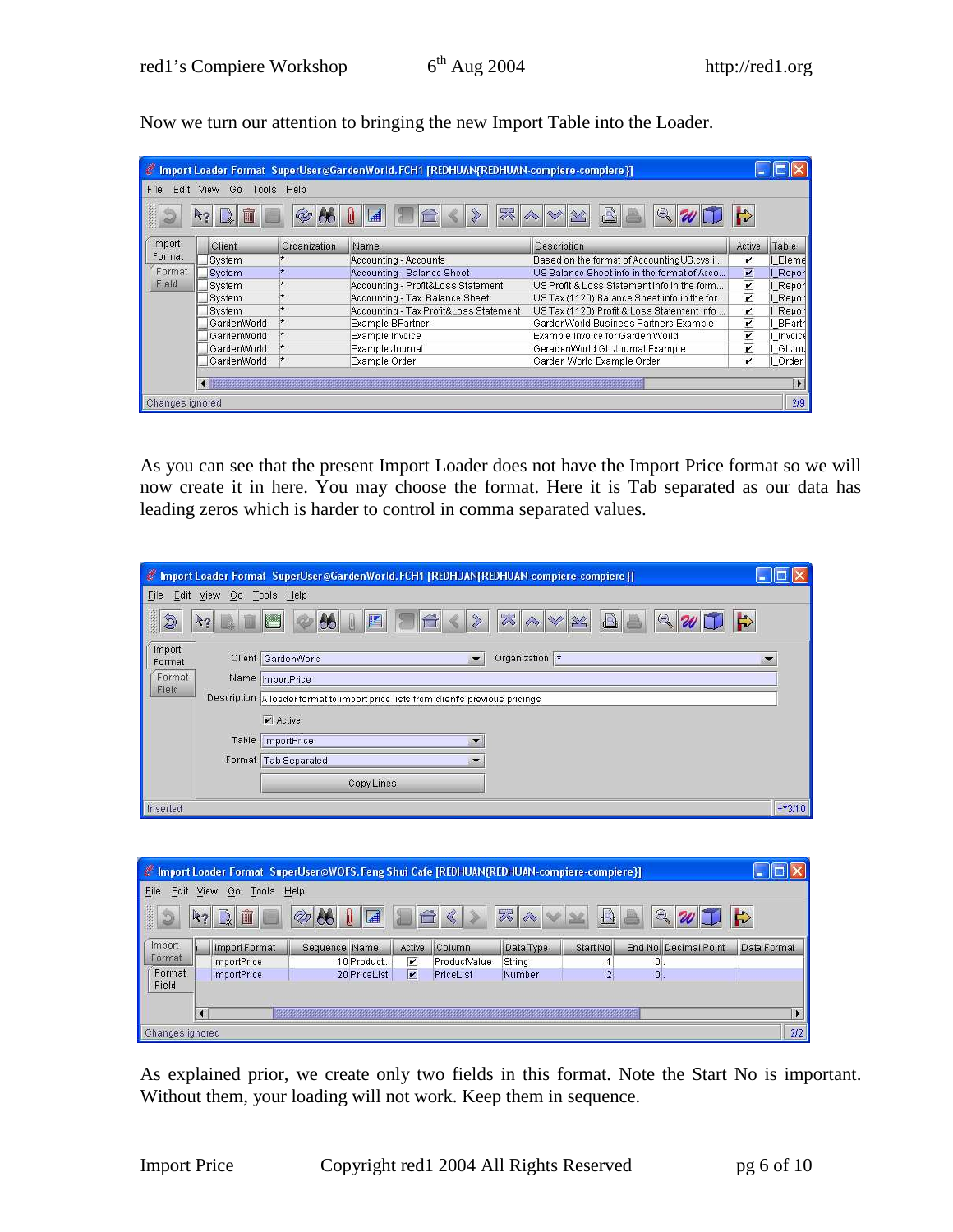If you open up the Table and Column definition of the Import Loader, which defines the AD\_ImpFormat table, you will see that the AD\_Table\_ID column is validated by AD\_Table\_Import Tables List.

|                                 | Table and Column SuperUser@System.* [REDHUAN{REDHUAN-compiere-compiere]]      |                |                                           |                          |
|---------------------------------|-------------------------------------------------------------------------------|----------------|-------------------------------------------|--------------------------|
| Edit View Go Tools Help<br>File |                                                                               |                |                                           |                          |
|                                 | $\vert\bm{\theta}\bm{\theta}\vert$<br>谷<br>P<br>F<br>U                        |                | $\Rightarrow$<br>Q                        |                          |
| Table                           | Client System                                                                 | Organization * |                                           | $\overline{\phantom{0}}$ |
| Column                          | Table AD_ImpFormat                                                            |                |                                           |                          |
| DB Column Name AD_Table_ID      |                                                                               |                |                                           |                          |
| System Element AD_Table_ID      | $\overline{\mathbf{v}}$                                                       |                |                                           |                          |
| Name Table                      |                                                                               |                |                                           |                          |
|                                 | Description Table for the Fields                                              |                |                                           |                          |
|                                 | Comment/Help The Table indicates the table in which a field or fields reside. |                |                                           |                          |
|                                 |                                                                               |                |                                           |                          |
|                                 | $\nu$ Active                                                                  | Version        |                                           | $0.00$ $\frac{1}{20}$    |
| Length                          | $22$ $\overline{2}$                                                           |                |                                           |                          |
| Reference                       | <b>Table Direct</b><br>$\bullet$                                              |                | Dynamic Validation AD_Table Import Tables |                          |
| Default Logic                   |                                                                               |                |                                           |                          |
|                                 |                                                                               |                |                                           |                          |
|                                 | $\Box$ Key column                                                             |                | Parent link column                        |                          |
|                                 | $\triangleright$ Mandatory                                                    |                | $\nu$ Updateable                          |                          |
|                                 | $\Box$ Encrypted                                                              |                | Always Updateable                         |                          |
| Read Only Logic                 |                                                                               |                |                                           | ×                        |
| ∣ю                              |                                                                               |                |                                           | ۲                        |
| Data refreshed                  |                                                                               |                |                                           | 4/13                     |

You can check that list under the Reference Window. You may create a new search key for Price List. I myself rush through this part, and arent sure if this is needed and how it ties in. Perhaps you should skip this part first, do the next exercise, and carry on if things work out.

|                                  | & Reference SuperUser@System.* [REDHUAN{REDHUAN-compiere-compiere}] |              |                     |              |                         |              |                         |             |               |                |  |
|----------------------------------|---------------------------------------------------------------------|--------------|---------------------|--------------|-------------------------|--------------|-------------------------|-------------|---------------|----------------|--|
| Edit View Go Tools Help<br>File. |                                                                     |              |                     |              |                         |              |                         |             |               |                |  |
| $\circledS$<br>$k_2$             |                                                                     | $\Box$       | 86<br>翩             |              | 尽<br>$\rightsquigarrow$ | $\mathbb{Z}$ | $\mathbb{Q}$            |             | $\Rightarrow$ |                |  |
| Reference                        | ent                                                                 | Organization | Reference           | Search Key   | Name                    | Description  | Active                  | Entity Type | Valid from    | Valid to       |  |
|                                  | ltem                                                                |              | AD ImpFormat Type L | A            | Accounts                |              | $\overline{\mathbf{r}}$ | Dictionary  |               |                |  |
| List                             | ltem                                                                |              | AD_ImpFormat Type_L | B            | <b>Business Partner</b> |              | $\overline{\mathbf{v}}$ | Dictionary  |               |                |  |
| Validation                       | tem                                                                 |              | AD_ImpFormat Type_L | IL.          | PriceList               |              | $\overline{\mathbf{v}}$ | User maint  |               |                |  |
| Table                            | Item                                                                |              | AD ImpFormat Type L | E            | Exchange Rates          |              | $\overline{\mathbf{v}}$ | Dictionary  |               |                |  |
| Validation                       | litem                                                               |              | AD ImpFormat Type L |              | Inventory Count         |              | $\overline{\mathbf{v}}$ | Dictionary  |               |                |  |
|                                  | ltem                                                                |              | AD ImpFormat Type L | $\mathsf{P}$ | Product                 |              | $\overline{\mathbf{v}}$ | Dictionary  |               |                |  |
|                                  | ltem                                                                | l*           | AD ImpFormat Type L | 1s           | GL Balances             |              | $\overline{\mathbf{v}}$ | Dictionary  |               |                |  |
|                                  | $\blacksquare$                                                      |              |                     |              |                         |              |                         |             |               | $\blacksquare$ |  |
| Inserted                         |                                                                     |              |                     |              |                         |              |                         |             |               | $+*3/7$        |  |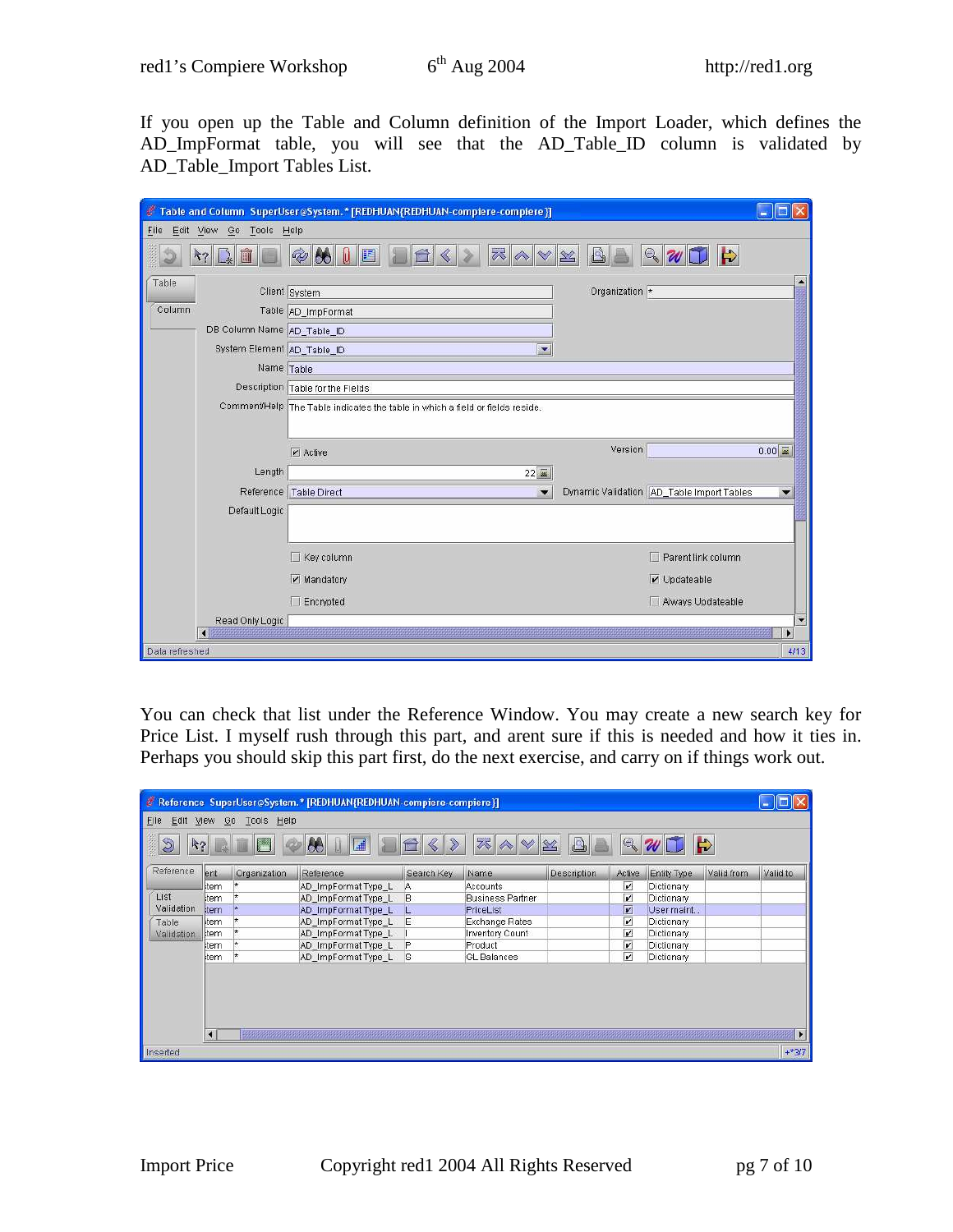When we are ready to execute the Import Process into the I\_Price table, we call the text source data. Here in the example below its Pricea2XX.txt which has only two test records. Then we select our Import Format which pulls from the Import Loader Format that we have created.

|                                                |                                     | $C$ Import File Loader SuperUser@WOFS.Feng Shui Cafe [REDHUAN{REDHUAN-compiere-compiere}] |   |
|------------------------------------------------|-------------------------------------|-------------------------------------------------------------------------------------------|---|
| View Tools Help<br><b>File</b>                 |                                     |                                                                                           |   |
| Pricea2XX.txt                                  |                                     | $\leq$                                                                                    | Þ |
| 001000100001<br>33.00<br>001000100002<br>33.00 |                                     |                                                                                           |   |
|                                                | Value<br>PriceList<br>0010001(33.00 |                                                                                           |   |
|                                                |                                     |                                                                                           |   |

Pushing the process button, shall bring you to the next screen.

|      | C Import File Loader SuperUser@WOFS.Feng Shui Cafe [REDHUAN(REDHUA |  |
|------|--------------------------------------------------------------------|--|
| Eile |                                                                    |  |
|      | Rows in file / loaded and ready to import:<br>2/2#                 |  |
|      |                                                                    |  |
|      |                                                                    |  |

Success!! You can go into TOAD or Oracle EMC to examine the contents of your work.

| TOAD - [COMPIERE @COMPIERE - Schema Browser]                                                                                                                                                             |                                                            |    |  |                                               |                                                                                                                        |              |
|----------------------------------------------------------------------------------------------------------------------------------------------------------------------------------------------------------|------------------------------------------------------------|----|--|-----------------------------------------------|------------------------------------------------------------------------------------------------------------------------|--------------|
| <b>H</b> <sub>u</sub> File<br>Edit Grid SOL-Window Create Database Tools View DBA Debug<br>Window Help                                                                                                   |                                                            |    |  |                                               |                                                                                                                        | - 日 ×        |
| ""をた"問とと「自己のおも事・日・日・」とと同・日                                                                                                                                                                               |                                                            |    |  |                                               |                                                                                                                        |              |
| <b>COMPIERE</b><br>$\vert$                                                                                                                                                                               | $\frac{1}{2}$<br>R<br>圖                                    |    |  |                                               |                                                                                                                        |              |
| DB Links<br>Sequences<br>Java<br>Constraints<br>Types<br>Jobs<br>Queue Tables<br>Users<br>Queues<br>Tables<br>Views Synonyms Procs   Triggers   Indexes                                                  | Created: 8/5/2004 2:53:02 PM Updated: 8/6/2004 12:29:51 PM |    |  | Sort + + + + + < X ← F Sortby Primary Key     | Columns   Indexes   Constraints   Triggers   Data   Scripts   Grants   Partitions   Stats/Size   Referential   Used By |              |
| 图图 头头插<br>R<br>I٦                                                                                                                                                                                        |                                                            |    |  | C PROCESSED PRICELIST I_PRICE_ID PRODUCTVALUE | <b>UPDATED</b>                                                                                                         | UPDATEDBY I^ |
| 下高峰 鸡父<br>n<br>$\bullet$                                                                                                                                                                                 | $\blacktriangleright$ N                                    | 33 |  | 1017668 001000100001                          | 8/6/2004 12:36:34 PM                                                                                                   | 100          |
| $\hat{\phantom{a}}$<br><b>GL BUDGET</b>                                                                                                                                                                  | N                                                          | 33 |  | 1017669 001000100002                          | 8/6/2004 12:36:34 PM                                                                                                   | 100          |
| GL CATEGORY<br><b>GL DISTRIBUTION</b><br>GL DISTRIBUTIONLINE<br><b>GL JOURNAL</b><br>GL JOURNALBATCH<br>GL_JOURNALLINE<br><b>IMPORTPRICE</b><br><b>I BANKSTATEMENT</b><br><b>BPARTNER</b><br><b>TILL</b> |                                                            |    |  |                                               |                                                                                                                        |              |
| $\rightarrow$                                                                                                                                                                                            | K.                                                         |    |  |                                               |                                                                                                                        | $\geq$       |
| Cnt: 455<br>COMPIERE@COMPIERE<br>COMPIERE@COMPIERE<br>Commit is OFF                                                                                                                                      |                                                            |    |  |                                               |                                                                                                                        |              |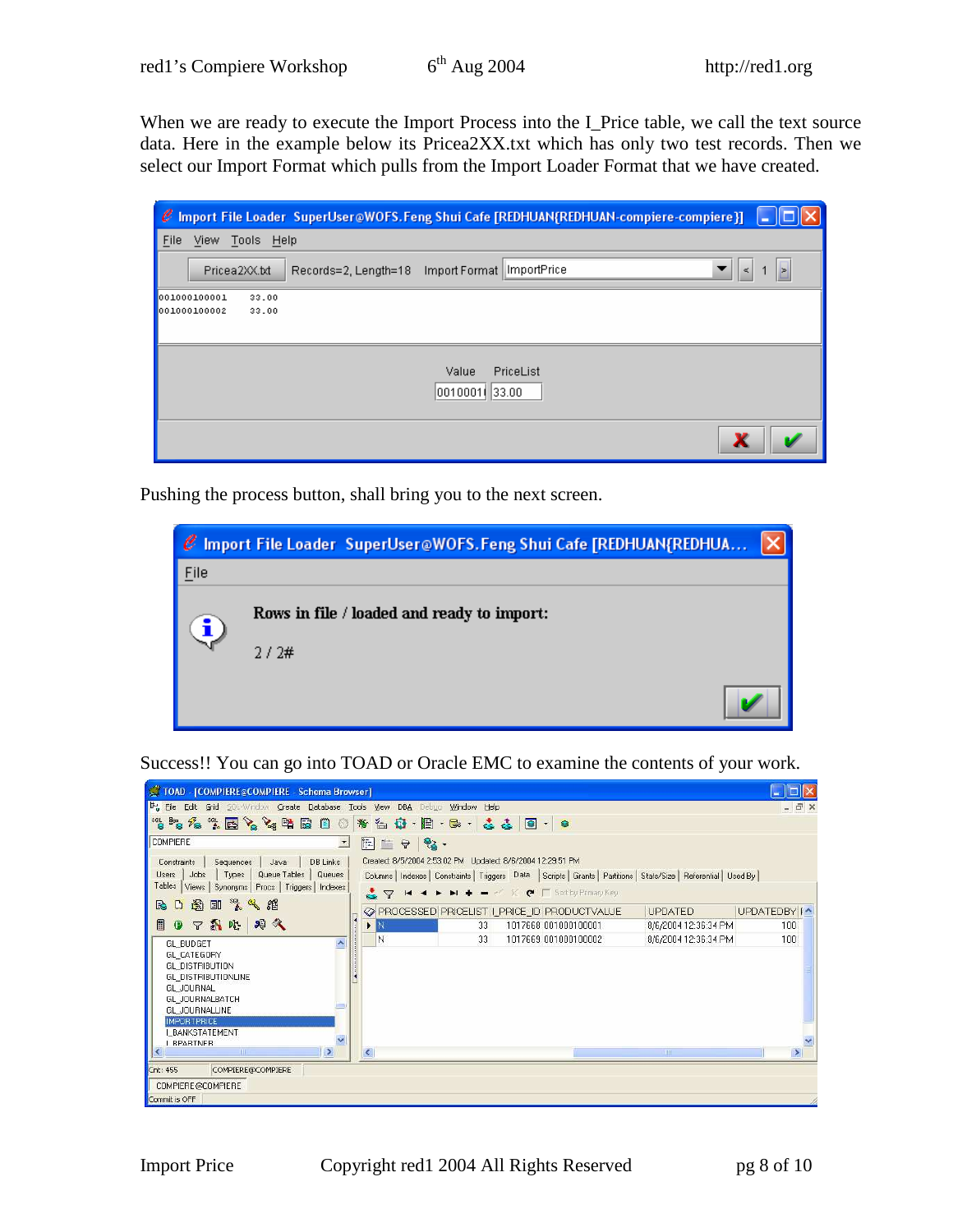Next will be the SQL Process to bring the I\_Price data into the M\_ProductPrice table according to the respective PriceListVersions.

Here are the two SQL Procedures that we used to achieve that. The first one populate the M\_Product\_ID for reference during the second process.

Create or Replace procedure SetProdID AS CURSOR PriceArray IS SELECT p.M\_Product\_ID, p.Value FROM M\_Product p ORDER BY p.Value; BEGIN

FOR r IN PriceArray LOOP UPDATE ImportPrice SET Product\_ID=r.M\_Product\_ID WHERE ProductValue=r.Value; DBMS\_OUTPUT.PUT\_LINE(' Processing ' || r.M\_Product\_ID);

END LOOP;

COMMIT; END SetProdID;